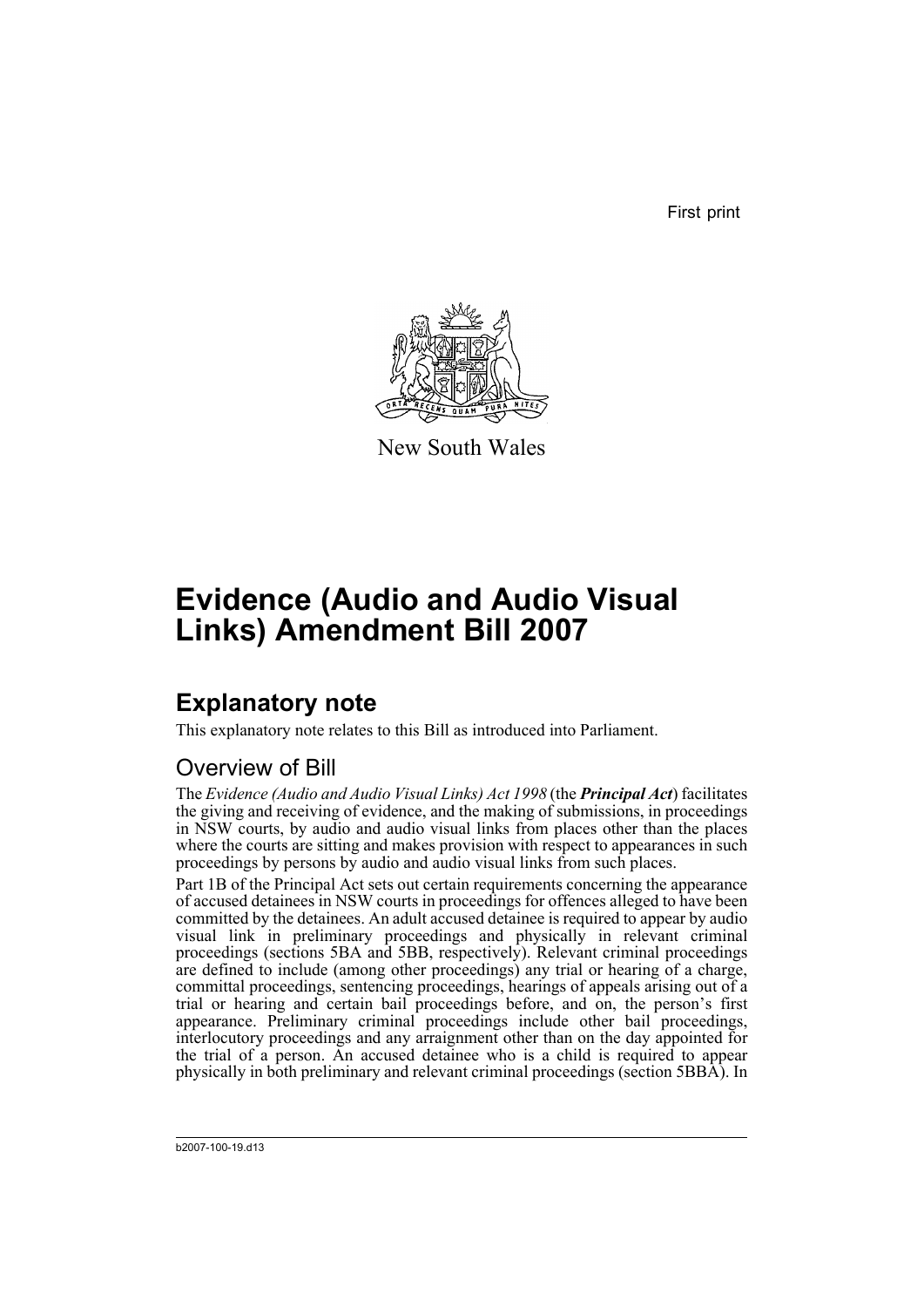Explanatory note

each case a court may direct that the accused detainee concerned appear otherwise than as required by the relevant provision if it considers, taking into account certain specified, and other relevant, factors, that it is in the interests of the administration of justice to do so. Provision is made for rules of court to specify special factors to be taken into account before making a direction in relation to an accused child detainee.

The object of this Bill is to amend the Principal Act as follows:

- (a) so that in certain criminal proceedings both adult and child accused detainees will be required to appear physically before the court on their first appearance in relation to the alleged offence and by audio visual link (if available) on any second or any subsequent appearance in relation to the alleged offence unless the court otherwise directs in the interests of the administration of justice,
- (b) to specify additional factors to be taken into account by a court in deciding whether to make such a direction in respect of the appearance of an accused detainee (whether an adult or a child) and to provide for such a court to take into account special factors specified in rules of court in the case of child accused detainees,
- (c) to enable designated government agencies to apply for the making of such a direction,
- (d) to require certain government witnesses to give evidence to a NSW court by audio or audio visual links (subject to any applicable rules of court and unless the court otherwise directs),
- (e) to make it clear that Children's Registrars may make directions for use of audio visual links in care proceedings.

The Bill also makes various consequential amendments to the Principal Act and to certain other statutory instruments.

### Outline of provisions

**Clause 1** sets out the name (also called the short title) of the proposed Act.

**Clause 2** provides for the commencement of the proposed Act on a day or days to be proclaimed.

**Clause 3** is a formal provision that gives effect to the amendments to the *Evidence (Audio and Audio Visual Links) Act 1998* set out in Schedule 1.

**Clause 4** is a formal provision that gives effect to the amendments to the Acts and a Rule set out in Schedule 2.

**Clause 5** provides for the repeal of the proposed Act after all the amendments made by the proposed Act have commenced. Once the amendments have commenced the proposed Act will be spent and section 30 of the *Interpretation Act 1987* provides that the repeal of an amending Act does not affect the amendments made by that Act.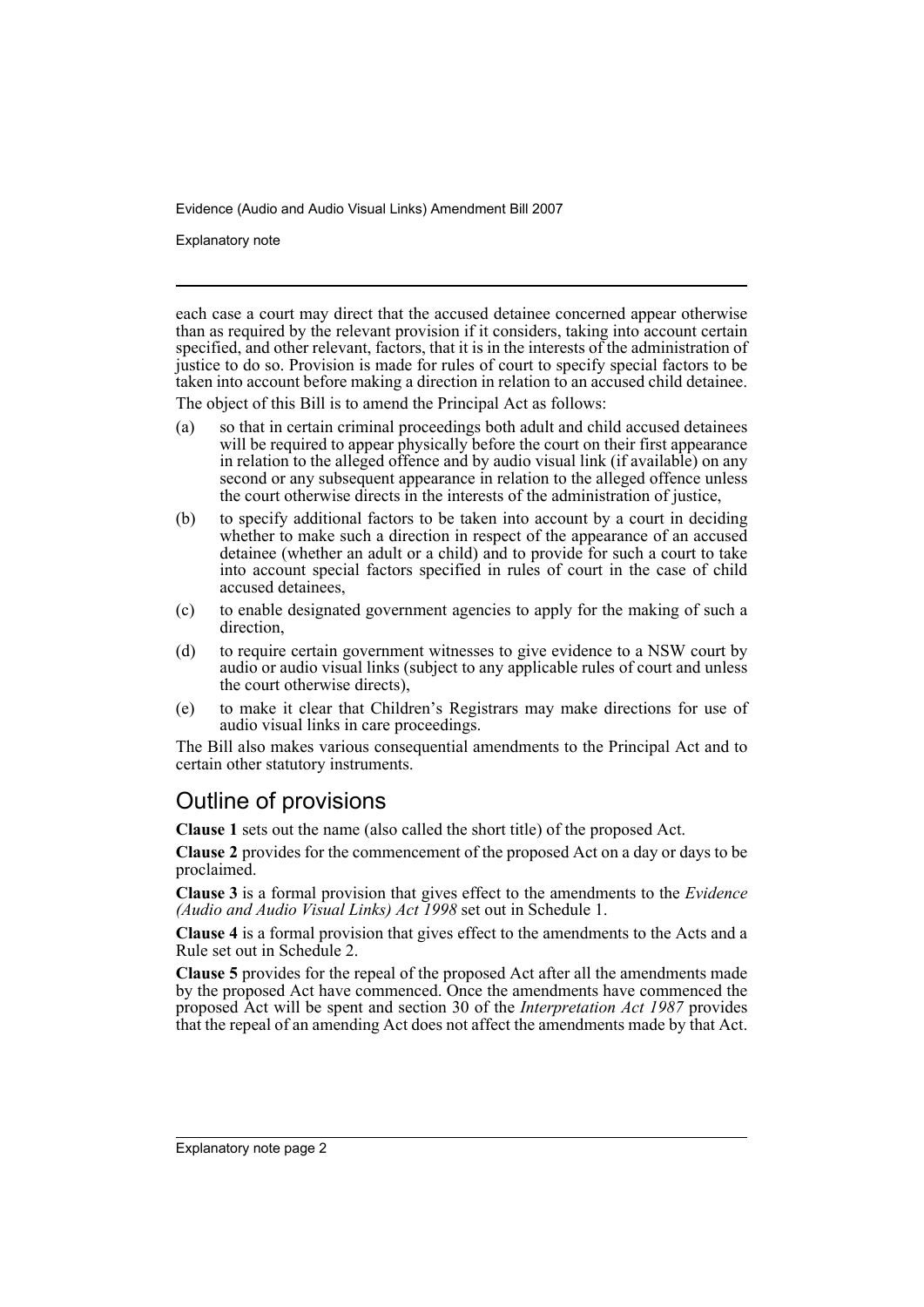Explanatory note

### **Schedule 1 Amendments to Evidence (Audio and Audio Visual Links) Act 1998**

### **Use of audio visual links within places in NSW for appearances of accused detainees in proceedings in NSW courts**

**Schedule 1 [2]** inserts a definition of *designated government agency* into section 3 of the Principal Act. The definition is used in proposed sections 5BA (4) and 5BB (3). **Schedule 1 [3]** inserts a definition of *physical appearance proceedings* into section 3 of the Principal Act. These proceedings are:

- (a) any trial (including an arraignment on the day appointed for the trial) or hearing of charges, and
- (b) any inquiry into a person's fitness to be tried for an offence, and
- (c) any proceeding relating to bail:
	- (i) brought before a Magistrate or justice in respect of the period between the person being charged with the offence and the person's first appearance before a court in relation to the offence, or
	- (ii) on a person's first appearance before a court in relation to the offence.

The definition refers to the criminal proceedings in which an accused detainee would appear physically before a court.

**Schedule 1 [13]** and **[14]** omit sections 5BA and 5BB (which apply to adult accused detainees) and 5BBA (which applies to accused child detainees) of the Principal Act and replace them with two new sections (sections 5BA and 5BB). The two new sections apply to both adult and child accused detainees.

Proposed section 5BA replaces section 5BB of the Principal Act. It provides that an accused detainee who is charged with an offence and is required to appear (or be brought or be present) before a NSW court in physical appearance proceedings concerning the offence must, unless the court otherwise directs, appear physically before the court. It differs from existing section 5BB in the following respects:

It applies to all accused detainees not only adult accused detainees.

Unlike existing section 5BB it does not require accused detainees to appear physically in committal proceedings, sentencing hearings (including committal proceedings, sentencing hearings (including redeterminations of sentence) or in hearings of appeals arising out of trials or hearings.

Under section 5BB the requirement to appear physically does not apply to any bail proceedings that occur during a weekend or on a public holiday. Proposed section 5BA provides also that the requirement does not apply if the bail proceedings relate to an accused detainee who is being held in custody at a place prescribed by the regulations.

Section 5BB provides that the requirement to appear physically is subject to any direction of a court to the contrary that the accused detainee appear by audio visual link. A direction may be given on the court's own motion or on the application of a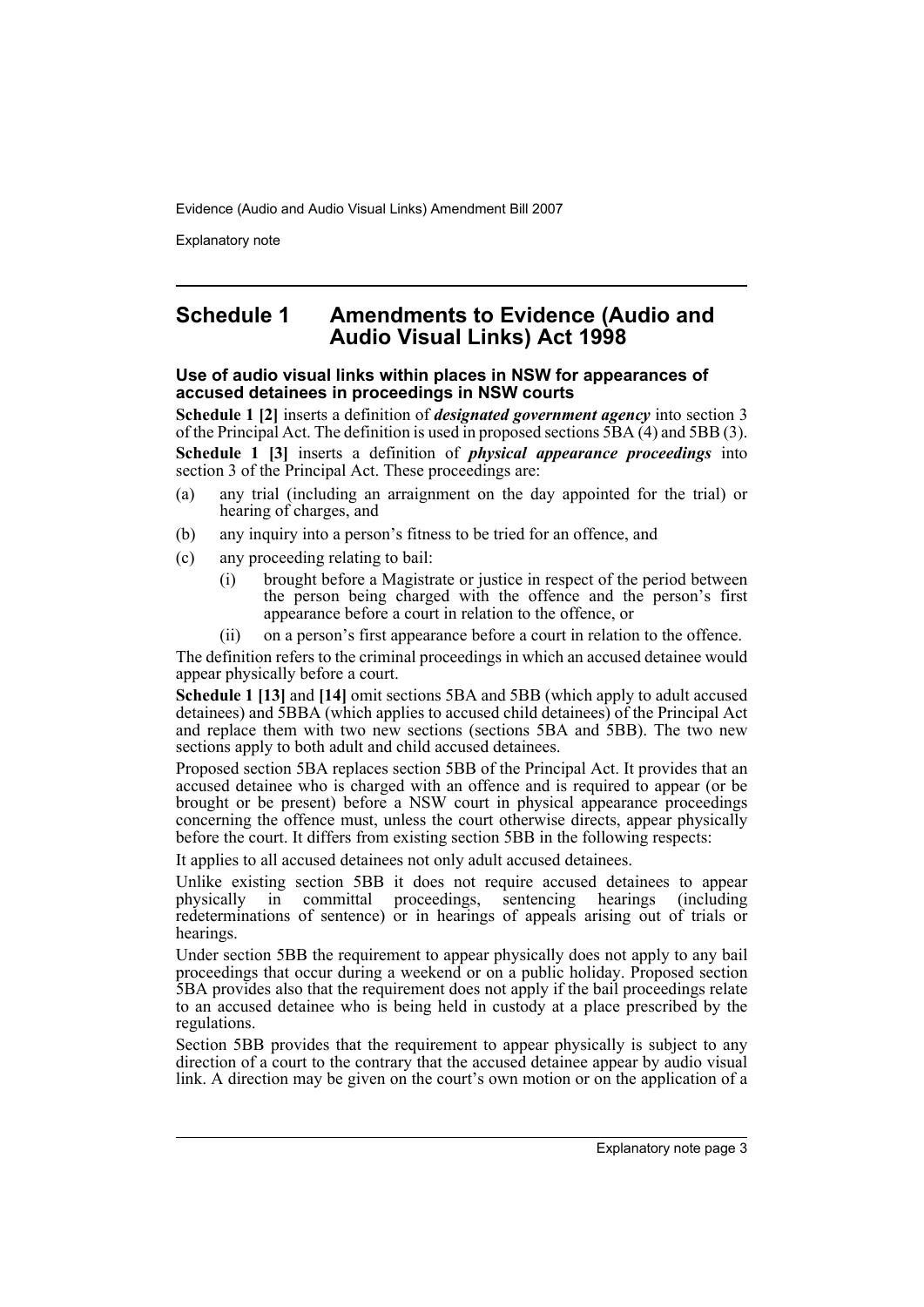Explanatory note

party to a proceeding. Under proposed section 5BA an application for a direction will also be able to be made by a designated government agency. This will enable applications to be made by any person on behalf of the Department of Corrective Services, the Department of Juvenile Justice or any other government agency prescribed by the regulations.

As in existing section 5BB, under proposed section 5BA a court may only make a direction for an accused detainee to appear by audio visual link if satisfied that it is in the interests of the administration of justice to do so. In addition to the factors specified in existing section 5BB to be taken into account in determining whether to make a direction, proposed section 5BA also requires the court to take into account the potential for disruption of the accused detainee's participation in a rehabilitation or education program if the accused detainee were to be transported to, and appear in, the courtroom or place where the court is sitting, safety and welfare considerations in transporting the accused detainee to the courtroom or place where the court is sitting, the efficient use of available judicial and administrative resources and any other relevant matter raised by a party to the proceeding or other applicant for the making of the direction.

These factors are required to be taken into account for both adult and child accused detainees. Proposed section 5BA (7) requires the court, in the case of a child accused detainee, to also take into account such additional factors as are relevant in the circumstances of the case and that are specified in rules of court.

Proposed section 5BB replaces section 5BA of the Principal Act. It provides that an accused detainee who is charged with an offence and is required to appear (or be brought or be present) before a NSW court in criminal proceedings concerning the offence (other than physical appearance proceedings) must, unless the court otherwise directs, appear before the court by audio visual link. The effect of this is that an accused detainee will be required to appear by audio visual link on his or her second or any subsequent appearance in relation to the alleged offence unless the court directs otherwise. This will include committal proceedings and sentencing hearings (including redeterminations of sentence). As in proposed section 5BA, the court may make a direction on its own motion, on the application of a party or by a person on behalf of a designated government agency. A direction may only be made if the court is satisfied that it is in the interests of the administration of justice for the accused detainee to appear physically before the court. The court is required to take into account such factors as are relevant in the circumstances of the case together with any factors that are specified in rules of court.

The accused detainees are only required to appear by audio visual link if the necessary links are available or can reasonably be made available.

**Schedule 1 [1], [5], [9]–[11] and [15]** make consequential amendments to the Principal Act.

**Schedule 2** makes consequential amendments to other Acts and a Rule.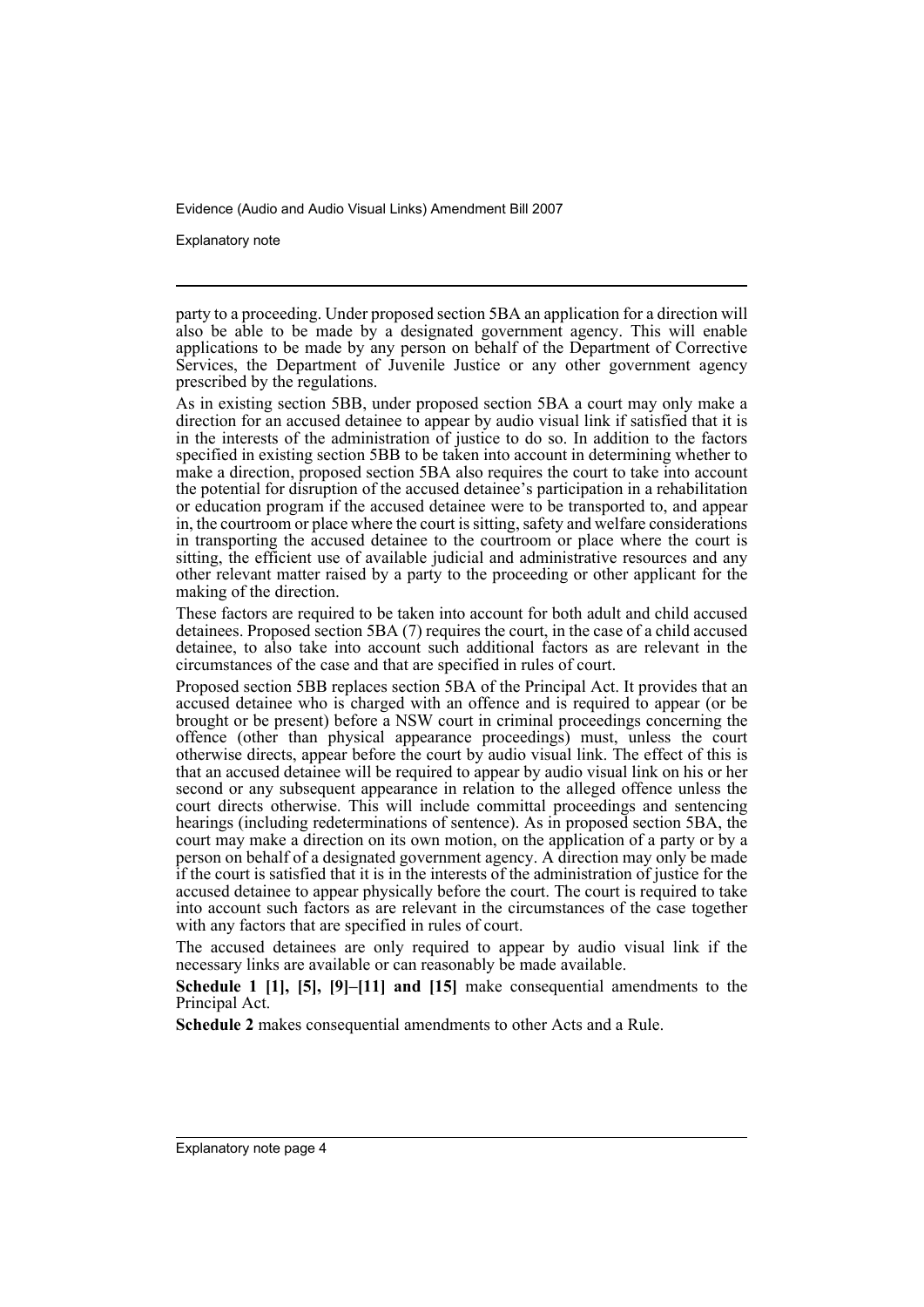Explanatory note

#### **Government agency witnesses**

**Schedule 1 [12]** inserts proposed section 5BAA. Proposed section 5BAA provides that government agency witnesses must (subject to any applicable rules of court and unless the court otherwise directs) give evidence by audio links or audio visual links from any place within NSW if these links are available or can reasonably be made available. A government agency witness is defined as a member of staff of the Government Service or the NSW Health Service, or a person employed in or engaged by any government agency, who has provided an expert's report for use in evidence in proceedings or proposed proceedings or who is called as an expert to give opinion evidence in proceedings, a police officer called to give evidence in proceedings to corroborate evidence in chief given by another police officer for the prosecution and any other witness of a class prescribed by the regulations. The court may direct that such a witness appear physically if it is satisfied that the evidence to be given is likely to be contentious and it is in the interests of the administration of justice for the witness to so appear.

### **Children's Registrars**

**Schedule 1 [4]** amends the definition of "NSW court" in section 3 of the Principal Act to make it clear that Children's Registrars may make directions for use of audio visual links in care proceedings.

### **Savings, transitional and other provisions**

**Schedule 1 [6]** omits a superfluous note.

**Schedule 1 [7] and [8]** are savings and transitional provisions consequent on the amendment concerning appearances of accused detainees.

**Schedule 1 [16]** enables the making of savings and transitional regulations.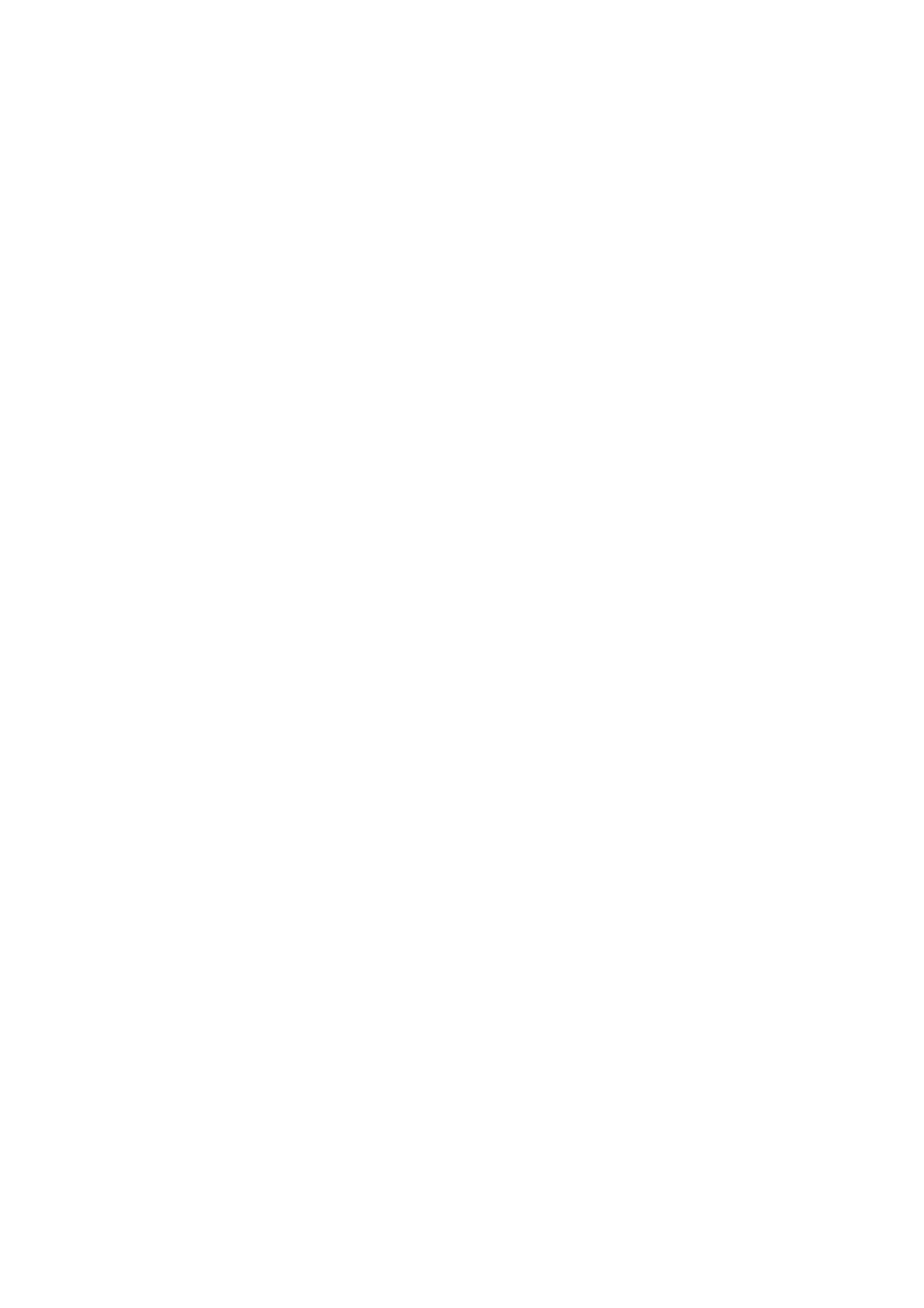First print



New South Wales

# **Evidence (Audio and Audio Visual Links) Amendment Bill 2007**

## **Contents**

|            |                                                                         | Page |
|------------|-------------------------------------------------------------------------|------|
|            | Name of Act                                                             |      |
|            | Commencement                                                            |      |
| 3          | Amendment of Evidence (Audio and Audio Visual Links) Act<br>1998 No 105 |      |
| 4          | Amendment of other Acts and rule                                        |      |
| 5          | Repeal of Act                                                           |      |
| Schedule 1 | Amendments to Evidence (Audio and Audio Visual Links) Act<br>1998       |      |
| Schedule 2 | Amendment of other Acts and Rule                                        |      |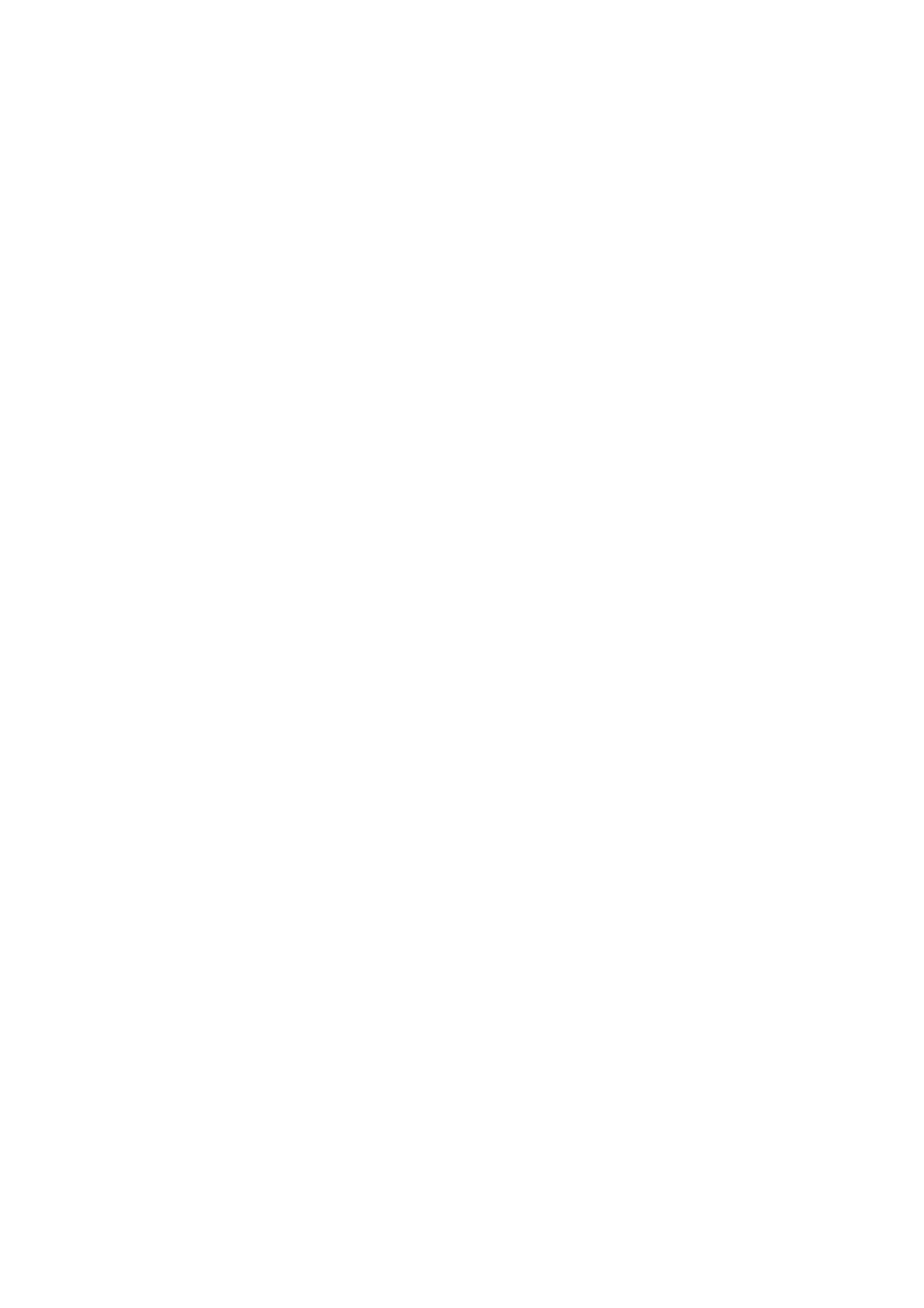

New South Wales

## **Evidence (Audio and Audio Visual Links) Amendment Bill 2007**

No , 2007

### **A Bill for**

An Act to amend the *Evidence (Audio and Audio Visual Links) Act 1998* to make further provision with respect to appearances by accused detainees; and for other purposes.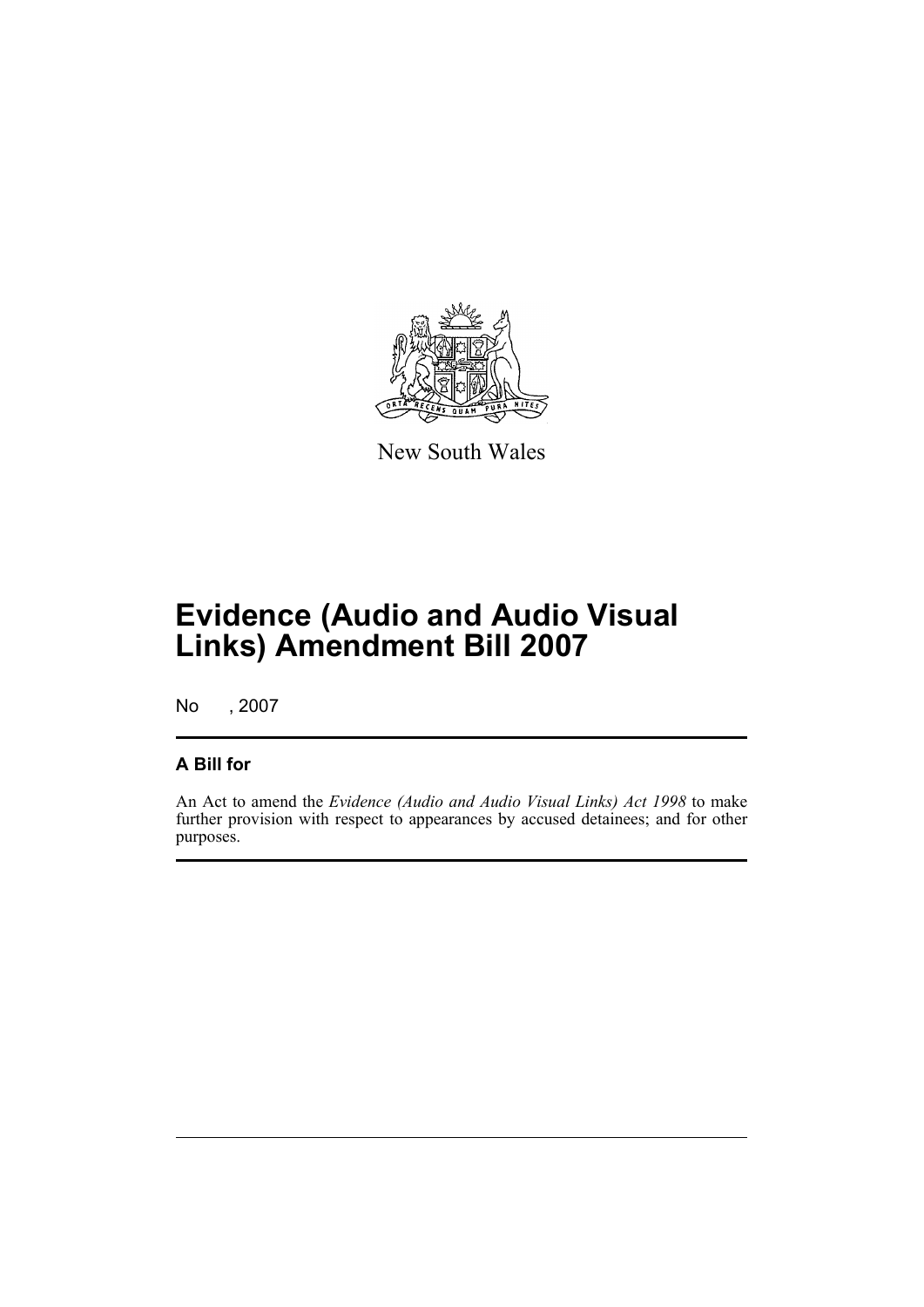<span id="page-9-4"></span><span id="page-9-3"></span><span id="page-9-2"></span><span id="page-9-1"></span><span id="page-9-0"></span>

|              | The Legislature of New South Wales enacts:                                                                                                                       | 1                            |  |  |
|--------------|------------------------------------------------------------------------------------------------------------------------------------------------------------------|------------------------------|--|--|
| 1            | Name of Act                                                                                                                                                      | 2                            |  |  |
|              | This Act is the <i>Evidence (Audio and Audio Visual Links) Amendment</i><br><i>Act</i> 2007.                                                                     | 3<br>$\overline{\mathbf{4}}$ |  |  |
| $\mathbf{2}$ | <b>Commencement</b>                                                                                                                                              | 5                            |  |  |
|              | This Act commences on a day or days to be appointed by proclamation.                                                                                             | 6                            |  |  |
| 3            | Amendment of Evidence (Audio and Audio Visual Links) Act 1998 No 105                                                                                             |                              |  |  |
|              | The Evidence (Audio and Audio Visual Links) Act 1998 is amended as<br>set out in Schedule 1.                                                                     | 8<br>9                       |  |  |
| 4            | Amendment of other Acts and rule                                                                                                                                 |                              |  |  |
|              | The Acts and Rule set out in Schedule 2 are amended as set out in that<br>Schedule.                                                                              | 11<br>12                     |  |  |
| 5            | <b>Repeal of Act</b>                                                                                                                                             |                              |  |  |
|              | This Act is repealed on the day following the day on which all of the<br>(1)<br>provisions of this Act have commenced.                                           | 14<br>15                     |  |  |
|              | The repeal of this Act does not, because of the operation of section 30<br>(2)<br>of the <i>Interpretation Act 1987</i> , affect any amendment made by this Act. | 16<br>17                     |  |  |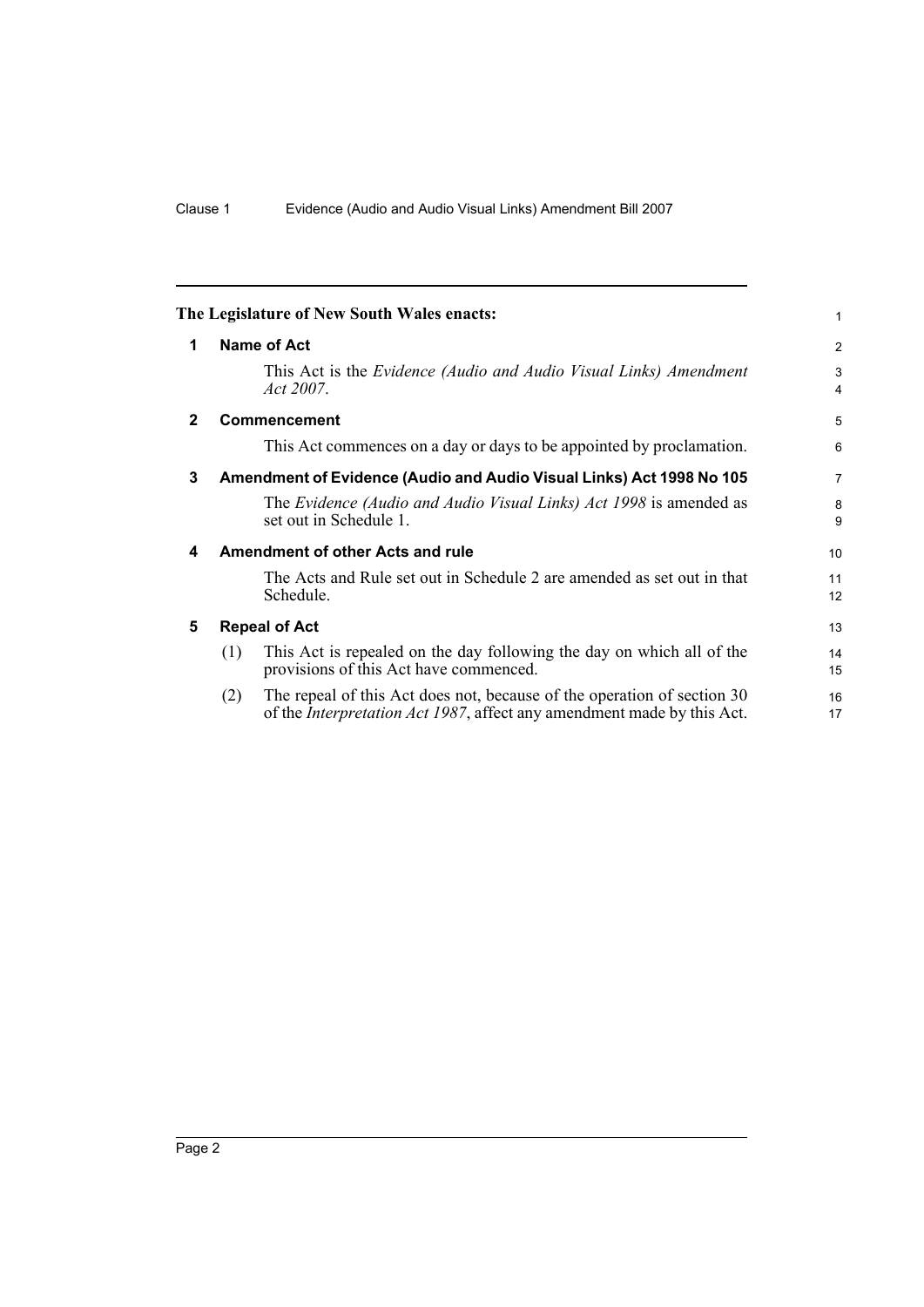Amendments to Evidence (Audio and Audio Visual Links) Act 1998 Schedule 1

### <span id="page-10-0"></span>**Schedule 1 Amendments to Evidence (Audio and Audio Visual Links) Act 1998**

(Section 3)

1 2

| [1]   | <b>Section 3 Interpretation</b>                             |                                                                                                                                                                                                                   | 4                    |  |  |
|-------|-------------------------------------------------------------|-------------------------------------------------------------------------------------------------------------------------------------------------------------------------------------------------------------------|----------------------|--|--|
|       |                                                             | Omit the definitions of accused child detainee, preliminary criminal<br><i>proceeding</i> and <i>relevant criminal proceeding</i> from section $3(1)$ .                                                           | 5<br>6               |  |  |
| $[2]$ | Section 3 (1)                                               |                                                                                                                                                                                                                   |                      |  |  |
|       | Insert in alphabetical order:                               |                                                                                                                                                                                                                   | 8                    |  |  |
|       |                                                             | <i>designated government agency</i> means the following:                                                                                                                                                          | 9                    |  |  |
|       | (a)                                                         | the Department of Corrective Services,                                                                                                                                                                            | 10                   |  |  |
|       | (b)                                                         | the Department of Juvenile Justice,                                                                                                                                                                               | 11                   |  |  |
|       | (c)                                                         | any other government agency prescribed by<br>the<br>regulations.                                                                                                                                                  | 12<br>13             |  |  |
|       |                                                             | government agency means any person, department or body<br>exercising executive or administrative functions on behalf of the<br>Government.                                                                        | 14<br>15<br>16       |  |  |
| $[3]$ | Section 3 (1)                                               |                                                                                                                                                                                                                   | 17                   |  |  |
|       | Insert in alphabetical order:                               |                                                                                                                                                                                                                   | 18                   |  |  |
|       | <i>physical appearance proceedings</i> means the following: |                                                                                                                                                                                                                   |                      |  |  |
|       | (a)                                                         | any trial (including an arraignment on the day appointed<br>for the trial) or hearing of charges,                                                                                                                 | 20<br>21             |  |  |
|       | (b)                                                         | any inquiry into a person's fitness to be tried for an<br>offence,                                                                                                                                                | 22<br>23             |  |  |
|       | (c)                                                         | any proceeding relating to bail:                                                                                                                                                                                  | 24                   |  |  |
|       |                                                             | brought before a Magistrate or justice in respect of<br>(i)<br>the period between the person being charged with<br>the offence and the person's first appearance before<br>a court in relation to the offence, or | 25<br>26<br>27<br>28 |  |  |
|       |                                                             | on a person's first appearance before a court in<br>(i)<br>relation to the offence.                                                                                                                               | 29<br>30             |  |  |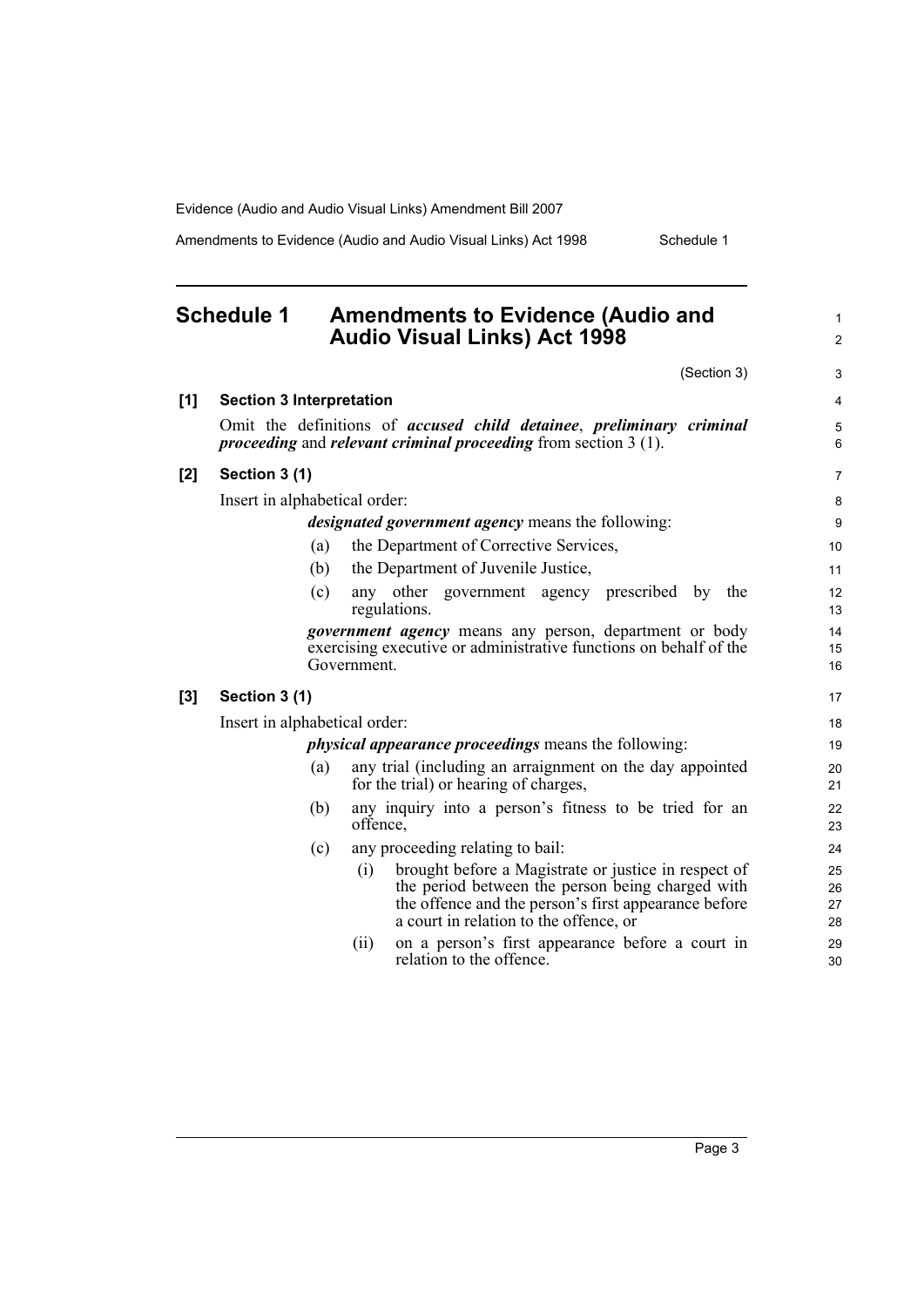| [4]    | Section 3 (1), definition of "NSW court"              |                                                                                                                                                                                                                                                            |                      |  |
|--------|-------------------------------------------------------|------------------------------------------------------------------------------------------------------------------------------------------------------------------------------------------------------------------------------------------------------------|----------------------|--|
|        | Insert at the end of the definition:                  |                                                                                                                                                                                                                                                            |                      |  |
|        |                                                       | , or                                                                                                                                                                                                                                                       | 3                    |  |
|        |                                                       | (d)<br>a Children's Registrar exercising any function of the<br>Children's Court conferred or imposed on the Registrar by<br>or under the Children's Court Act 1987.                                                                                       | 4<br>5<br>6          |  |
| [5]    |                                                       | Section 3A Appearances and entitlements to be present before courts                                                                                                                                                                                        | 7                    |  |
|        | 3A (1).                                               | Omit "preliminary criminal proceedings and relevant" from the note to section                                                                                                                                                                              | 8<br>9               |  |
| [6]    |                                                       | <b>Section 5 Application of Act</b>                                                                                                                                                                                                                        | 10                   |  |
|        | Omit the note to section $5(1A)$ .                    |                                                                                                                                                                                                                                                            |                      |  |
| [7]    | Section 5 (4A)                                        |                                                                                                                                                                                                                                                            |                      |  |
|        |                                                       | Insert after section $5(4)$ :                                                                                                                                                                                                                              | 13                   |  |
|        | (4A)                                                  | Part 1A (as amended by the Evidence (Audio and Audio Visual<br>Links) Amendment Act 2007) extends to any proceedings pending<br>in a NSW court after the commencement of subsection $(4)$ and on<br>the commencement of this subsection.                   | 14<br>15<br>16<br>17 |  |
| [8]    | Section 5 (5C)                                        |                                                                                                                                                                                                                                                            | 18                   |  |
|        | Insert after section 5 (5B):                          |                                                                                                                                                                                                                                                            |                      |  |
|        | (5C)                                                  | Part 1B (as amended by the <i>Evidence (Audio and Audio Visual</i> )<br>Links) Amendment Act 2007) extends to any criminal<br>proceedings pending in a NSW court after the commencement of<br>subsection $(5)$ and at the commencement of this subsection. | 20<br>21<br>22<br>23 |  |
| [9]    |                                                       | Section 5B Taking evidence and submissions from outside courtroom or<br>place where court is sitting-proceedings generally                                                                                                                                 | 24<br>25             |  |
|        | Omit "and subsection $(2A)$ " from section 5B $(1)$ . |                                                                                                                                                                                                                                                            |                      |  |
|        | Insert instead ", subsection (2A) and section 5BAA".  |                                                                                                                                                                                                                                                            |                      |  |
| $[10]$ | Section 5B (2A)                                       |                                                                                                                                                                                                                                                            |                      |  |
|        | Omit "preliminary criminal proceeding or relevant".   |                                                                                                                                                                                                                                                            |                      |  |
| $[11]$ |                                                       | Section 5B (2A), note                                                                                                                                                                                                                                      | 30                   |  |
|        |                                                       | Omit "preliminary criminal proceedings and relevant".                                                                                                                                                                                                      | 31                   |  |
|        |                                                       |                                                                                                                                                                                                                                                            |                      |  |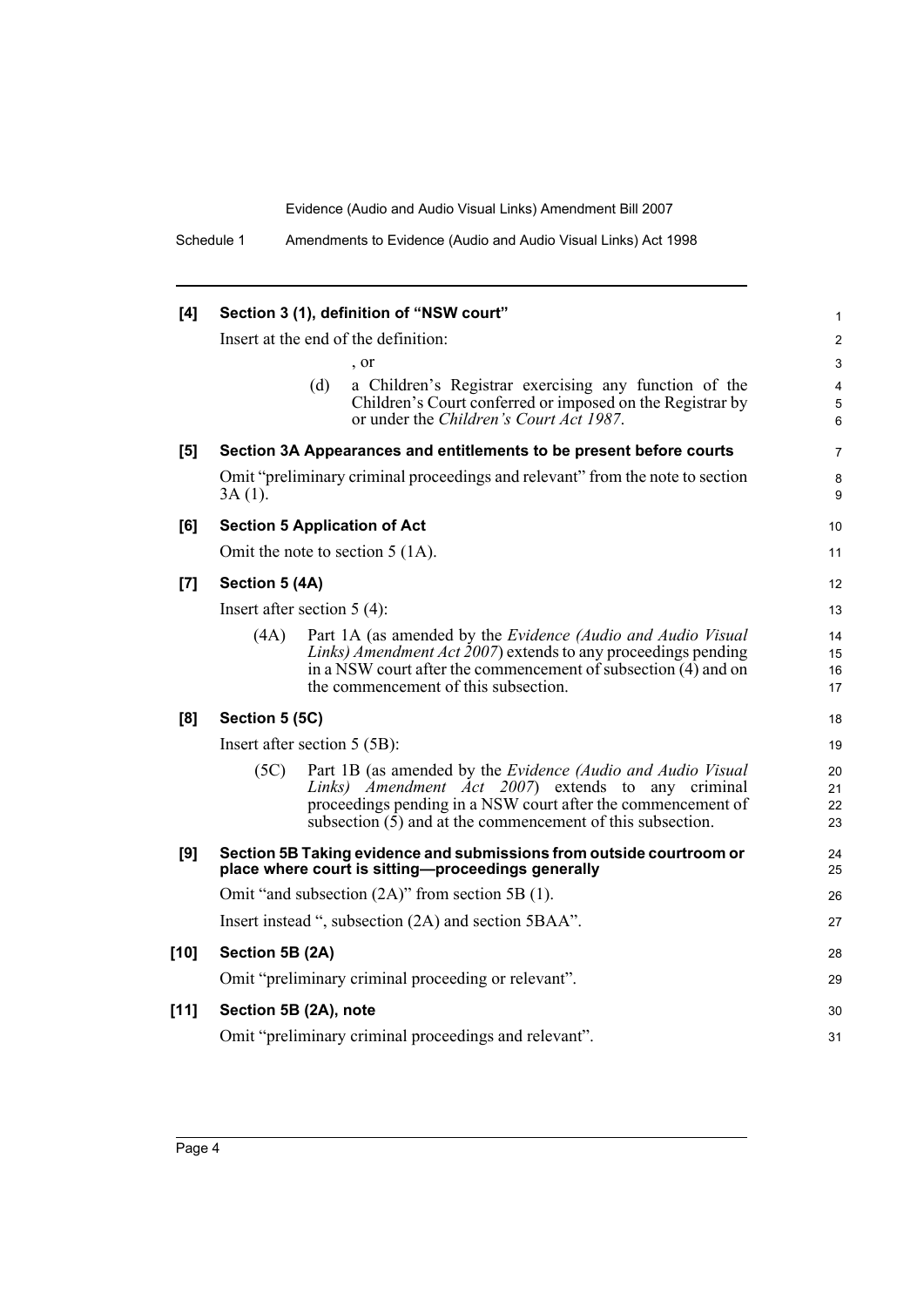Amendments to Evidence (Audio and Audio Visual Links) Act 1998 Schedule 1

| $[12]$ |      | <b>Section 5BAA</b>                                                                                                            |     |                                                                                                                                                                                                                                                                                                                          | $\mathbf{1}$                     |
|--------|------|--------------------------------------------------------------------------------------------------------------------------------|-----|--------------------------------------------------------------------------------------------------------------------------------------------------------------------------------------------------------------------------------------------------------------------------------------------------------------------------|----------------------------------|
|        |      | Insert after section 5B:                                                                                                       |     |                                                                                                                                                                                                                                                                                                                          | $\overline{2}$                   |
|        | 5BAA | Taking evidence of government agency witnesses from outside<br>courtroom or place where court is sitting-proceedings generally |     |                                                                                                                                                                                                                                                                                                                          | 3<br>$\overline{4}$              |
|        |      | (1)                                                                                                                            |     | Subject to any applicable rules of court, a government agency<br>witness must, unless the court otherwise directs, give evidence to<br>the court by audio link or audio visual link from any place within<br>New South Wales.                                                                                            | 5<br>6<br>$\overline{7}$<br>8    |
|        |      | (2)                                                                                                                            |     | Subsection (1) does not apply unless the necessary audio links or<br>audio visual links are available or can reasonably be made<br>available.                                                                                                                                                                            | 9<br>10<br>11                    |
|        |      | (3)                                                                                                                            |     | The court may make a direction under subsection $(1)$ on its own<br>motion or on the application of a party to the proceedings.                                                                                                                                                                                          | 12<br>13                         |
|        |      | (4)                                                                                                                            |     | The court may make such a direction only if it is satisfied:                                                                                                                                                                                                                                                             | 14                               |
|        |      |                                                                                                                                | (a) | that the evidence to be given is likely to be contentious,<br>and                                                                                                                                                                                                                                                        | 15<br>16                         |
|        |      |                                                                                                                                | (b) | that it is in the interests of the administration of justice for<br>the government agency witness to give evidence by<br>appearing physically before the court.                                                                                                                                                          | 17<br>18<br>19                   |
|        |      | (5)                                                                                                                            |     | In this section:                                                                                                                                                                                                                                                                                                         | 20                               |
|        |      |                                                                                                                                |     | <i>expert</i> , in relation to any issue, means a person who has such<br>knowledge or experience of, or in connection with, that issue, or<br>issues of the character of that issue, that his or her opinion on that<br>issue would be admissible in evidence.                                                           | 21<br>22<br>23<br>24             |
|        |      |                                                                                                                                |     | <i>expert's report</i> means a written statement by an expert (whether<br>or not an expert witness in the proceedings concerned) that sets<br>out the expert's opinion and the facts, and assumptions of fact, on<br>which the opinion is based and includes a hospital report.                                          | 25<br>26<br>27<br>28             |
|        |      |                                                                                                                                |     | <i>government agency witness</i> means the following:                                                                                                                                                                                                                                                                    | 29                               |
|        |      |                                                                                                                                | (a) | a member of staff of the Government Service or the NSW<br>Health Service, or a person employed in or engaged by any<br>government agency, who has provided an expert's report<br>for use in evidence in proceedings or proposed<br>proceedings or who is called as an expert to give opinion<br>evidence in proceedings, | 30<br>31<br>32<br>33<br>34<br>35 |
|        |      |                                                                                                                                | (b) | a police officer called to give evidence in proceedings to<br>corroborate evidence in chief given by another police<br>officer for the prosecution,                                                                                                                                                                      | 36<br>37<br>38                   |
|        |      |                                                                                                                                | (c) | any other witness of a class prescribed by the regulations.                                                                                                                                                                                                                                                              | 39                               |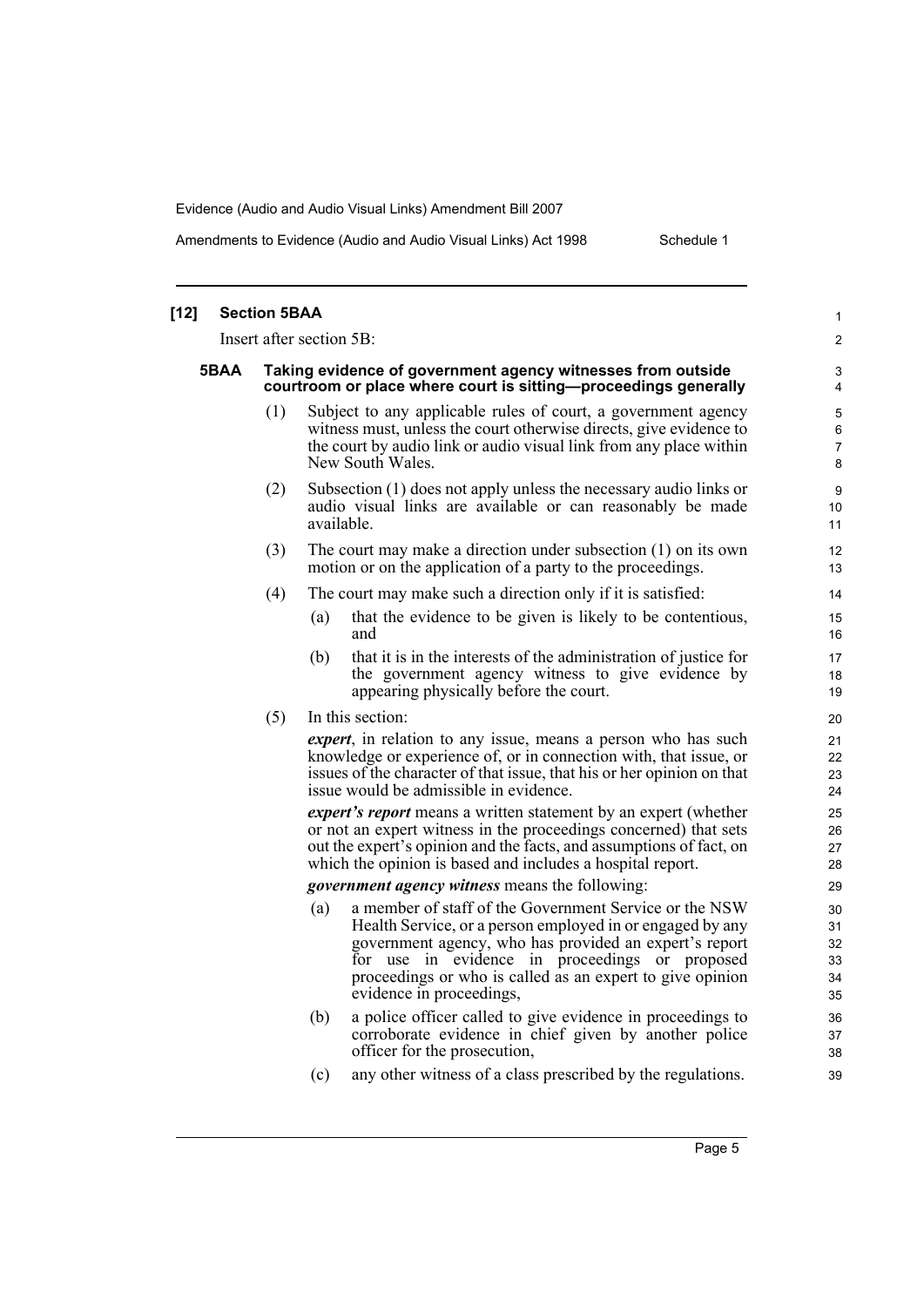Schedule 1 Amendments to Evidence (Audio and Audio Visual Links) Act 1998

*hospital report* means a written statement concerning a patient, made by or on behalf of a hospital, that the party serving the statement intends to adduce in evidence in chief at the trial.

1 2 3

4 5

### **[13] Sections 5BA and 5BB**

Omit the sections. Insert instead:

#### **5BA Accused detainee to appear physically in physical appearance proceedings**

(1) An accused detainee who is charged with an offence and is required to appear (or be brought or be present) before a NSW court in physical appearance proceedings concerning the offence must, unless the court otherwise directs, appear physically before the court.

#### **Note.** *accused detainee* and *physical appearance proceedings* are defined in section 3.

- (2) Subsection (1) does not apply to any bail proceedings that occur during a weekend or on a public holiday or that relate to an accused detainee who is being held in custody at a place prescribed by the regulations.
- (3) Subsection (1) does not apply if the parties to the proceeding consent to the accused detainee appearing before the court by audio visual link from any place within New South Wales at which the accused detainee is in custody other than the courtroom or place where the court is sitting.
- (4) The court may make a direction under subsection (1) on its own motion or on the application of any party to the proceeding or of any person on behalf of a designated government agency.
- (5) The court may make such a direction only if it is satisfied that it is in the interests of the administration of justice for the accused detainee to appear before the court by audio visual link from a place within New South Wales at which the person is in custody other than the courtroom or place where the court is sitting.
- (6) Without limiting the factors that the court may take into account in determining whether it is in the interests of the administration of justice to make a direction under subsection (1), the court must take into account such of the following factors as are relevant in the circumstances of the case:
	- (a) the risk that the personal security of a particular person or persons (including the accused detainee) may be endangered if the accused detainee appears in the courtroom or place where the court is sitting,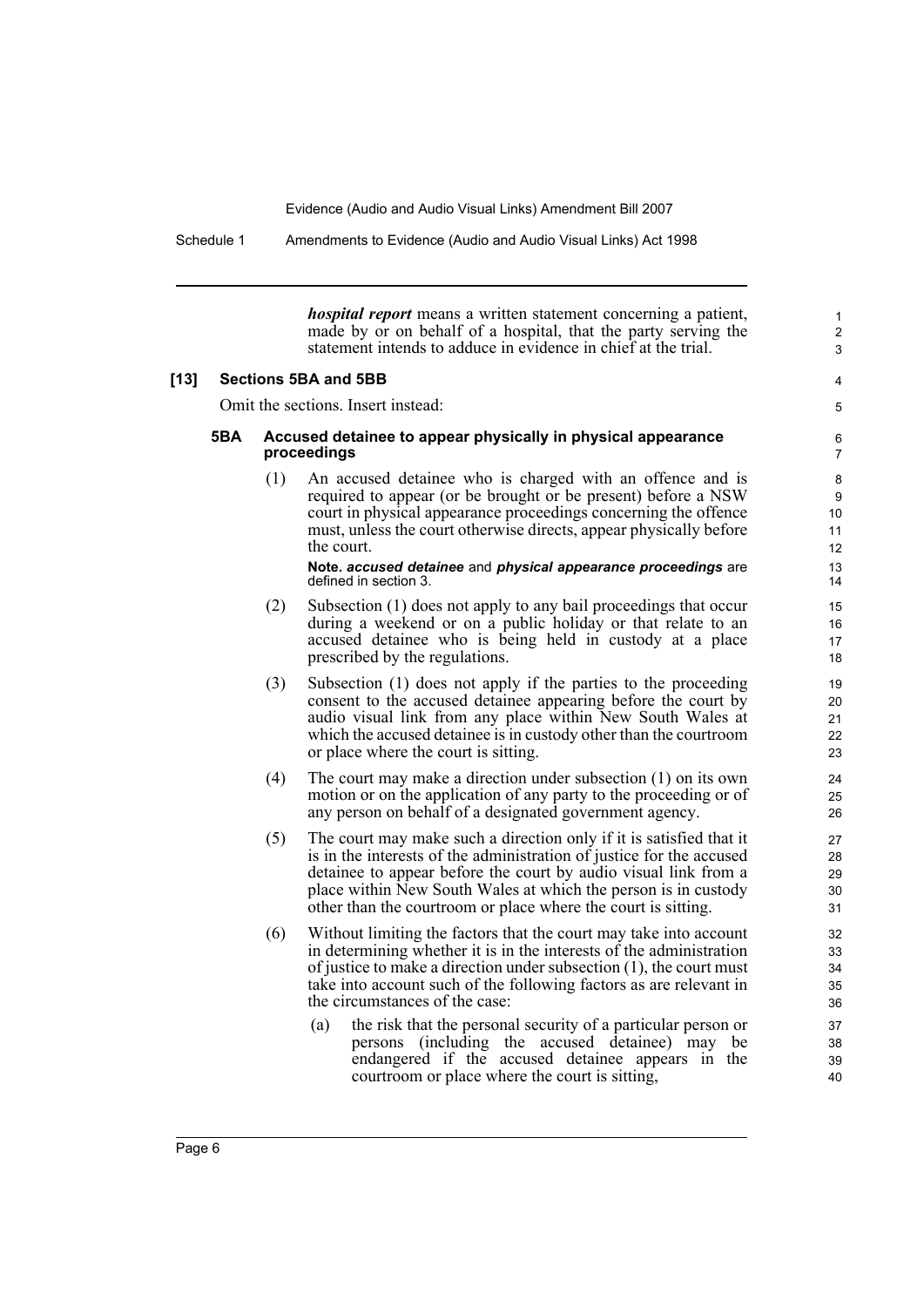Amendments to Evidence (Audio and Audio Visual Links) Act 1998 Schedule 1

(b) the risk of the accused detainee escaping, or attempting to escape, from custody when attending the courtroom or place where the court is sitting, (c) the behaviour of the accused detainee when appearing before a court in the past, (d) the conduct of the accused detainee while in custody, including the accused detainee's conduct during any period in the past during which the accused detainee was being held in custody in a correctional centre or detention centre, (e) the potential for disruption of the accused detainee's participation in a rehabilitation or education program if the accused detainee were to be transported to, and appear in, the courtroom or place where the court is sitting, (f) safety and welfare considerations in transporting the accused detainee to the courtroom or place where the court is sitting, (g) the efficient use of available judicial and administrative resources, (h) any other relevant matter raised by a party to the proceeding or other applicant for the making of the direction. (7) If the accused detainee is a child, the court must also take into account such additional factors to those specified in subsection (6) as are relevant in the circumstances of the case and that are specified in rules of court. (8) A person who was a child when a direction was made under this section to appear before a court by audio visual link is entitled to continue to appear before the court by audio visual link in accordance with the direction even if the person becomes an adult before the conclusion of the proceeding concerned.

#### **5BB Accused detainee to appear by audio visual link in criminal**  proceedings other than physical appearance proceedings

(1) An accused detainee who is charged with an offence and is required to appear (or be brought or be present) before a NSW court in criminal proceedings concerning the offence (other than physical appearance proceedings) must, unless the court otherwise directs, appear before the court by audio visual link. **Note.** *accused detainee* and *physical appearance proceedings* are defined in section 3.

Page 7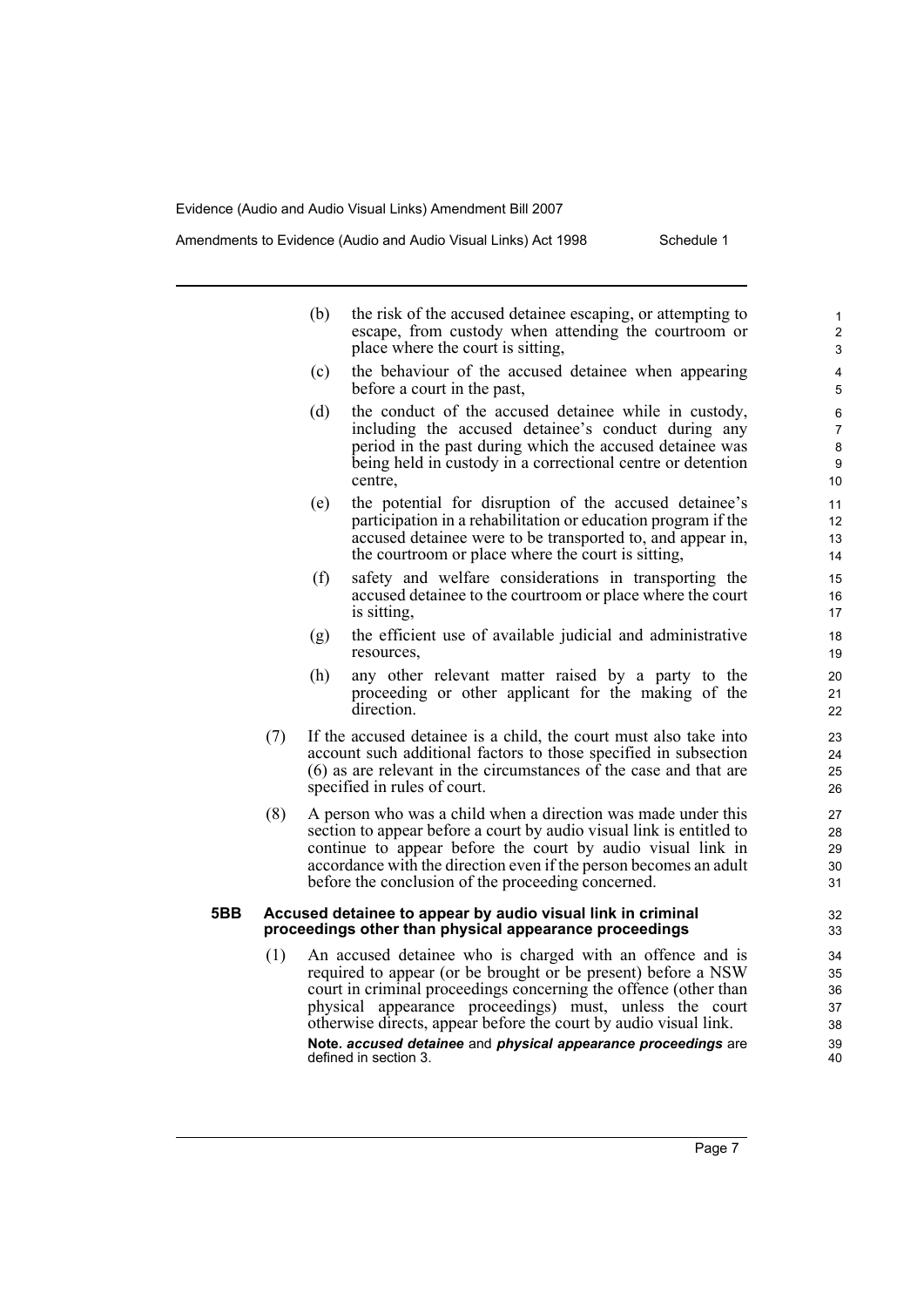|        | (2)               | Subsection (1) does not apply unless the necessary audio visual<br>links are available or can reasonably be made available.                                                                                                                                                                                                                                       | 1<br>2                                    |
|--------|-------------------|-------------------------------------------------------------------------------------------------------------------------------------------------------------------------------------------------------------------------------------------------------------------------------------------------------------------------------------------------------------------|-------------------------------------------|
|        | (3)               | The court may make a direction under subsection $(1)$ on its own<br>motion or on the application of any party to the proceeding or of<br>any person on behalf of a designated government agency.                                                                                                                                                                  | 3<br>$\overline{4}$<br>5                  |
|        | (4)               | The court may make such a direction only if it is satisfied, after<br>taking into account any factors that are relevant in the<br>circumstances of the case together with any factors that are<br>specified in rules of court, that it is in the interests of the<br>administration of justice for the accused detainee to appear<br>physically before the court. | 6<br>$\overline{7}$<br>8<br>9<br>10<br>11 |
|        | (5)               | A person who was a child when a direction was made under this<br>section to appear physically before a court is entitled to continue<br>to appear before the court in accordance with the direction even<br>if the person becomes an adult before the conclusion of the<br>proceeding concerned.                                                                  | 12<br>13<br>14<br>15<br>16                |
| $[14]$ | proceedings       | Section 5BBA Appearances of accused child detainee by audio visual<br>link in preliminary criminal proceedings and relevant criminal                                                                                                                                                                                                                              | 17<br>18<br>19                            |
|        | Omit the section. |                                                                                                                                                                                                                                                                                                                                                                   | 20                                        |
| [15]   |                   | <b>Section 5BC Facilities for private communication</b>                                                                                                                                                                                                                                                                                                           | 21                                        |
|        |                   | Omit "preliminary criminal proceeding or a relevant".                                                                                                                                                                                                                                                                                                             | 22                                        |
| [16]   |                   | Schedule 1 Savings, transitional and other provisions                                                                                                                                                                                                                                                                                                             | 23                                        |
|        |                   | Insert at the end of clause $1(1)$ :                                                                                                                                                                                                                                                                                                                              | 24                                        |
|        |                   | the Evidence (Audio and Audio Visual Links) Amendment Act 2007                                                                                                                                                                                                                                                                                                    | 25                                        |